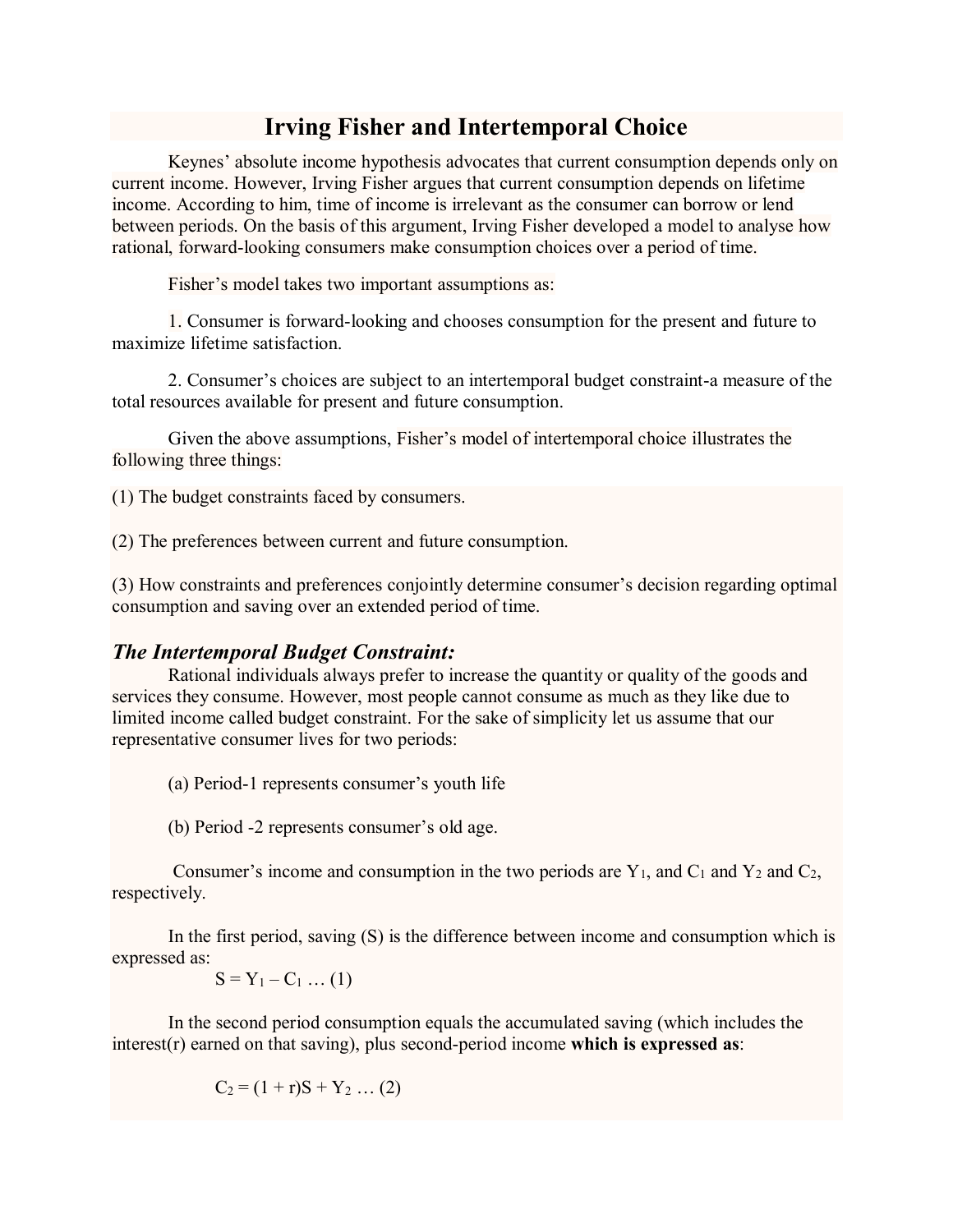Where;

 $r =$  real interest rate (i.e., nominal interest adjusted for inflation).

Since we do not consider the third period, the consumer is not required to save in the second period.

## *Deriving the Budget Constraint:*

We can now derive the consumer's budget constraint by combining equations (1) and (2). If we substitute the first equation for S into the second equation we get

 $C_2 = (1 + r) (Y_1 - C_1) + Y_2$ or, (1 + r) C<sup>1</sup> + C<sup>2</sup> = (1 + r)Y<sup>1</sup> + Y2 [By rearranging the terms]………………. … (3)

By dividing both sides of equation (3) by  $1 + r$  we get:

 $C_1 + \frac{C_2}{1+r} = Y_1 + \frac{Y_2}{1+r} \dots \dots \dots (4)$ 

Since equation (4) relates consumption in two periods to income in both the periods, it expresses the consumers' standard intertemporal budget constraint.

As shown in Equation (4), if  $r = 0$ , then  $C_1 + C_2 = Y_1 + Y_2$ , i.e., total consumption in the two periods equals total income in the two periods. But if  $r > 0$ , the future consumption-  $C_2$  and future income- Y<sub>2</sub> are to be discounted by a factor  $1 + r$  as  $1/(1 + r)$ . The discount factor  $1/(1 + r)$ measures how much period-1 consumption has to be sacrificed in order to consume 1 unit in period-2.

Consumer's temporal budget constraint can be shown graphically as below:



The above figure shows the alternative combinations of period-1 and period-2 consumption the consumer can choose. It is clear from the above figure that:

1) If the consumer is at point F, he consumes his entire income in both the periods ( $Y_1 =$  $C_1$  and  $Y_2 = C_2$ , Saving(S) = 0, Borrowing (B) = 0)

2) At point E,  $C_1 = 0$  and  $Y_1 = S$ . Therefore  $C_2 = (1 + r)Y_1 + Y_2$ . Thus if he chooses points between E and F, he consumes less than his income in period-1 and saves the rest for period-2. 3) At point G,  $C_2 = 0$ . This means that the consumer borrows the maximum possible amount against Y<sub>2</sub>. This means that C<sub>1</sub> is Y<sub>1</sub> + Y<sub>2</sub>/(1 + r). Thus if he chooses any point between F and G, he consumes more than his income in period-1 and borrows to make-up the difference. 4) Various other points on the budget line EFG are attainable points.